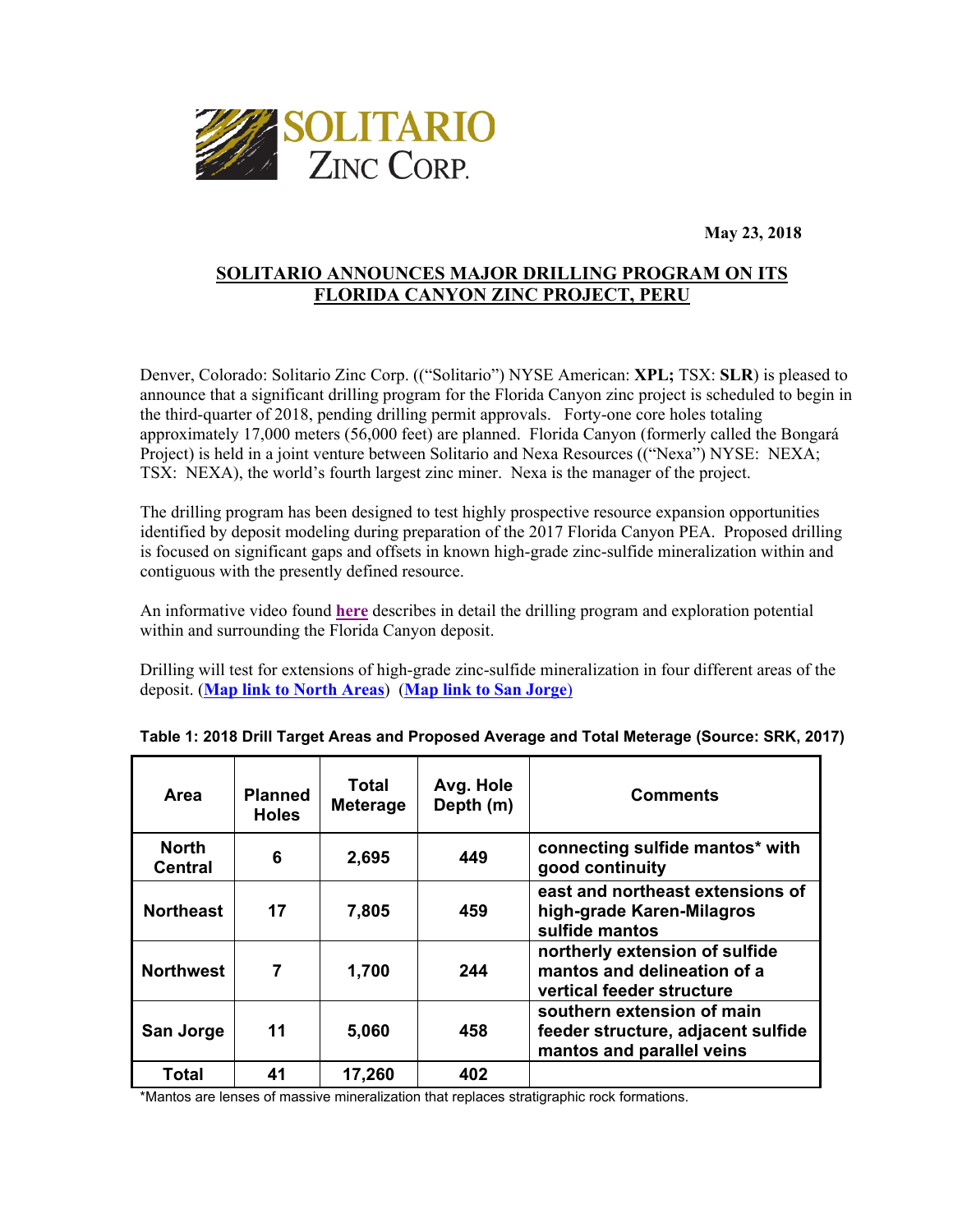Chris Herald, President and CEO of Solitario, commented, "The second half of 2018 will be exciting times for Solitario and its shareholders. The objective of this drilling campaign is to add another 800 million pounds of zinc metal to the Florida Canyon resource base. Every drill hole is designed to intersect high probability extensions to known high-grade zinc mineralization. We are excited about the impact this drilling could have on project economics." For comparison purposes, Table Two below provides highlights of the last Florida Canyon drilling program completed in 2013 and serves to illustrate the high grade and thickness of Florida Canyon mineralization.

| <b>Drill Hole</b> | Intercept* | <b>Zinc</b> | Lead  | $Zn + Pb$ | <b>Silver</b> |
|-------------------|------------|-------------|-------|-----------|---------------|
| <b>Number</b>     | (meters)   | $\%$        | $\%$  | %         | gpt           |
| $V-378$           | 7.7        | 14.62       | 2.11  | 16.73     | 15.69         |
| $V-386$           | 16.2       | 10.70       | 1.71  | 12.41     | 11.13         |
| $V-394$           | 3.5        | 21.72       | 7.08  | 28.79     | 48.69         |
| $V-397$           | 2.4        | 33.00       | 21.33 | 54.33     | 133.96        |
| $V-401$           | 12.7       | 7.38        | 1.78  | 9.16      | 13.29         |
| $V-412$           | 5.5        | 17.17       | 0.94  | 18.11     | 8.49          |
| $V-424$           | 17.2       | 5.83        | 0.26  | 6.09      | 2.36          |
| $V-427$           | 15.1       | 12.06       | 2.75  | 14.81     | 17.59         |
| $V-436$           | 17.0       | 11.74       | 1.08  | 12.81     | 18.48         |
| and               | 6.0        | 15.51       | 2.52  | 18.04     | 29.74         |
| $V-451$           | 30.7       | 13.06       | 4.97  | 18.03     | 32.64         |
| $V-452$           | 19.4       | 7.66        | 0.73  | 8.38      | 7.33          |
| $V-453$           | 22.0       | 13.70       | 1.54  | 15.24     | 14.47         |

 **Table 2: Past Drilling Highlights from the Last Drilling Program in 2013**

\* True thicknesses have not been estimated for each individual intercept, but are generally thought to average about 70-80% of the actual drilled thicknesses.

Mr. Walt Hunt, COO for Solitario Zinc Corp., who is a qualified person as defined by National Instrument 43-101, has reviewed the drill hole information contained within this release. Samples are derived from 50% splits of HQ and NQ (2.5 and 1.9 inch) diameter core. Samples are then shipped via secured third-party land and air transportation companies and analyzed by ALS Chemex Inc., North Vancouver, Canada, an ISO9002 registered company.

## **Terms of the Florida Canyon Joint Venture and Funding of the 2018/2019 Drilling Program**

Solitario and Nexa have agreed to jointly fund the estimated \$5.3 million total cost for the 2018/2019 drilling program with Nexa contributing 70% and Solitario funding 30%. Funding that Solitario contributes towards the 2018 drilling program will be fully credited towards repayment to Nexa of the construction loan facility it provides to Solitario (see below).

Solitario owns a 39% interest and Nexa owns a 61% indirect interest in the Florida Canyon project. Nexa can earn a 70% interest in the Florida Canyon project by continuing to fund all project expenditures and committing to place the project into production based upon a positive feasibility study. After earning 70%, and at the request of Solitario, Nexa has further agreed to finance Solitario's 30% participating interest for construction through a project loan. Solitario will repay the loan facility through 50% of its net cash flow distributions from production.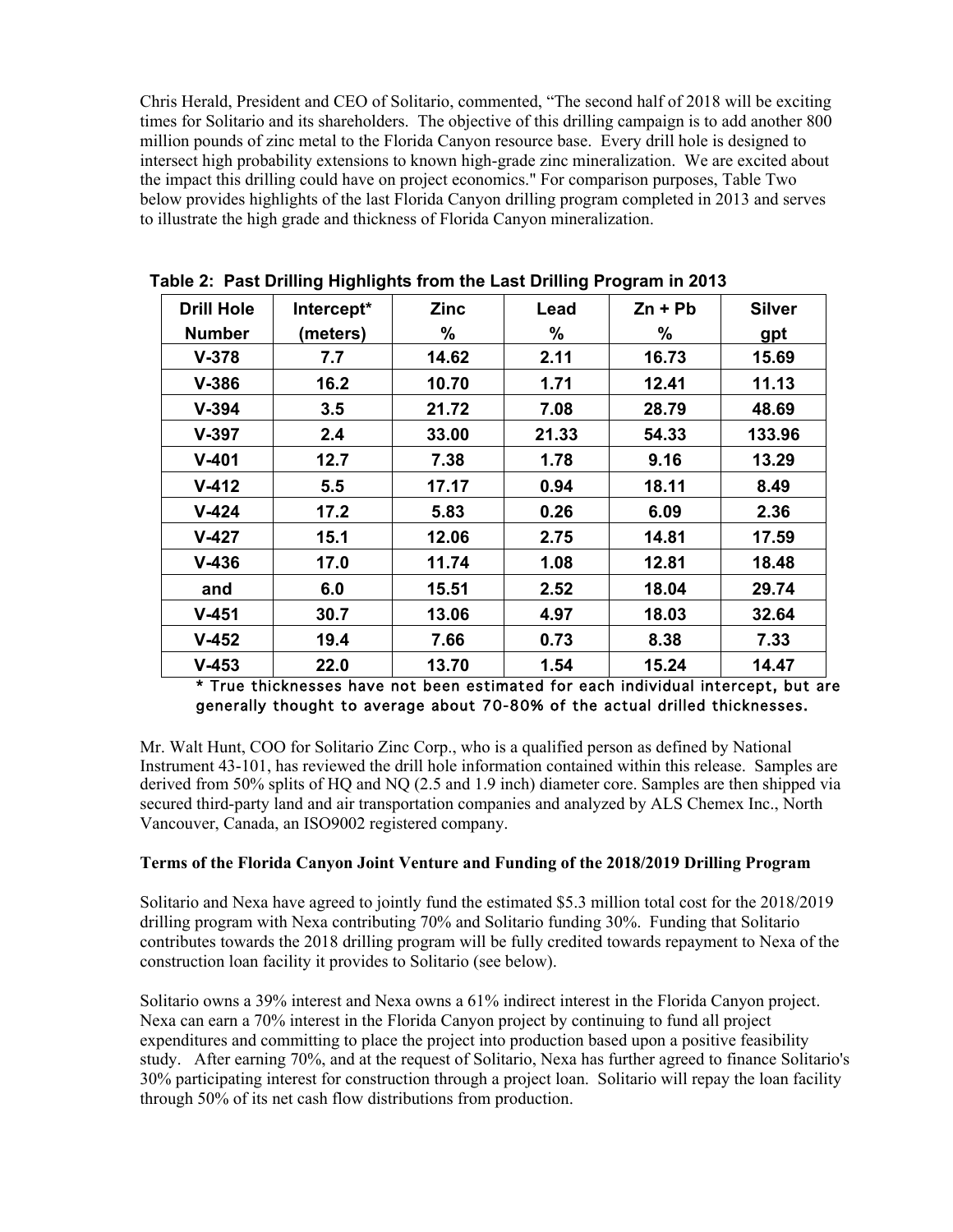#### About Solitario

Solitario is an emerging zinc exploration and development company traded on the NYSE American ("XPL") and on the Toronto Stock Exchange ("SLR"). Besides Solitario's joint venture with Nexa Resources on its high-grade Florida Canyon zinc project in Peru, Solitario also holds a 50% joint venture interest (Teck Resources Ltd. holds the other 50% interest) in the high-grade, open pitable Lik zinc deposit in Alaska, and 11.0 million shares (7.5% equity interest) of Vendetta Mining. Solitario's Management and Directors hold approximately 9.2% (excluding options) of the Company's 58.4 million shares outstanding. Solitario's cash balance and marketable securities stand at approximately US\$14 million. Additional information about Solitario is available online at www.solitariozinc.com .

### FOR MORE INFORMATION CONTACT:

Debbie Mino-Austin Director – Investor Relations (800) 229-6827

Christopher E. Herald President & CEO (303) 534-1030, Ext. 14

**Cautionary Note to U.S. Investors concerning estimates of Resources: This news release uses the term Resources. Mineral Resources are not Mineral Reserves and do not have demonstrated economic viability. The Company advises U.S. investors that while these terms are recognized and are in part required by Canadian regulations, the SEC does not recognize the terms. U.S. investors are cautioned not to assume that any part or all of a Measured, Indicated or Inferred Mineral Resources will ever be converted into Reserves. Inferred Resources have a great amount of uncertainty as to their existence, and great uncertainty as to their economic and legal feasibility. It cannot be assumed that all or any part of an Inferred Mineral Resource will ever be upgraded to a higher category. Under Canadian rules, estimates of Inferred Mineral Resources may not form the basis of feasibility or pre-feasibility studies, except in rare cases. U.S. investors are cautioned not to assume that any part or all of a Measured, Indicated or Inferred resource exists, or is economically or legally minable.**

## **Cautionary Statement Regarding Forward Looking Information**

This press release contains forward-looking statements within the meaning of the U.S. Securities Act of 1933 and the U.S. Securities Exchange Act of 1934, and as defined in the United States Private Securities Litigation Reform Act of 1995 (and the equivalent under Canadian securities laws), that are intended to be covered by the safe harbor created by such sections. Forward-looking statements are statements that are not historical fact. They are based on the beliefs, estimates and opinions of the Company's management on the date the statements are made and address activities, events or developments that Solitario expects or anticipates will or may occur in the future, and are based on current expectations and assumptions. Forward-looking statements involve a number of risks and uncertainties. Consequently, there can be no assurances that such statements will prove to be accurate and actual results and future events could differ materially from those anticipated in such statements. Such forward-looking statements include, without limitation, statements regarding the Company's expectation of the projected timing and outcome of engineering studies; expectations regarding the receipt of all necessary permits and approvals to implement exploration or mining plans, if any; the potential for confirming, upgrading and expanding zinc, lead and silver mineralized material; future operating and capital cost estimates may indicate that the stated resources may not be economic; estimates of zinc, lead and silver grades of resources provided are predicted and actual mining grade could be substantially lower; estimates of recovery rates could be lower than estimated for establishing the cutoff grade; and other statements that are not historical facts could vary significantly from assumptions made herein. Although Solitario management believes that its expectations are based on reasonable assumptions, it can give no assurance that these expectations will prove correct. Important